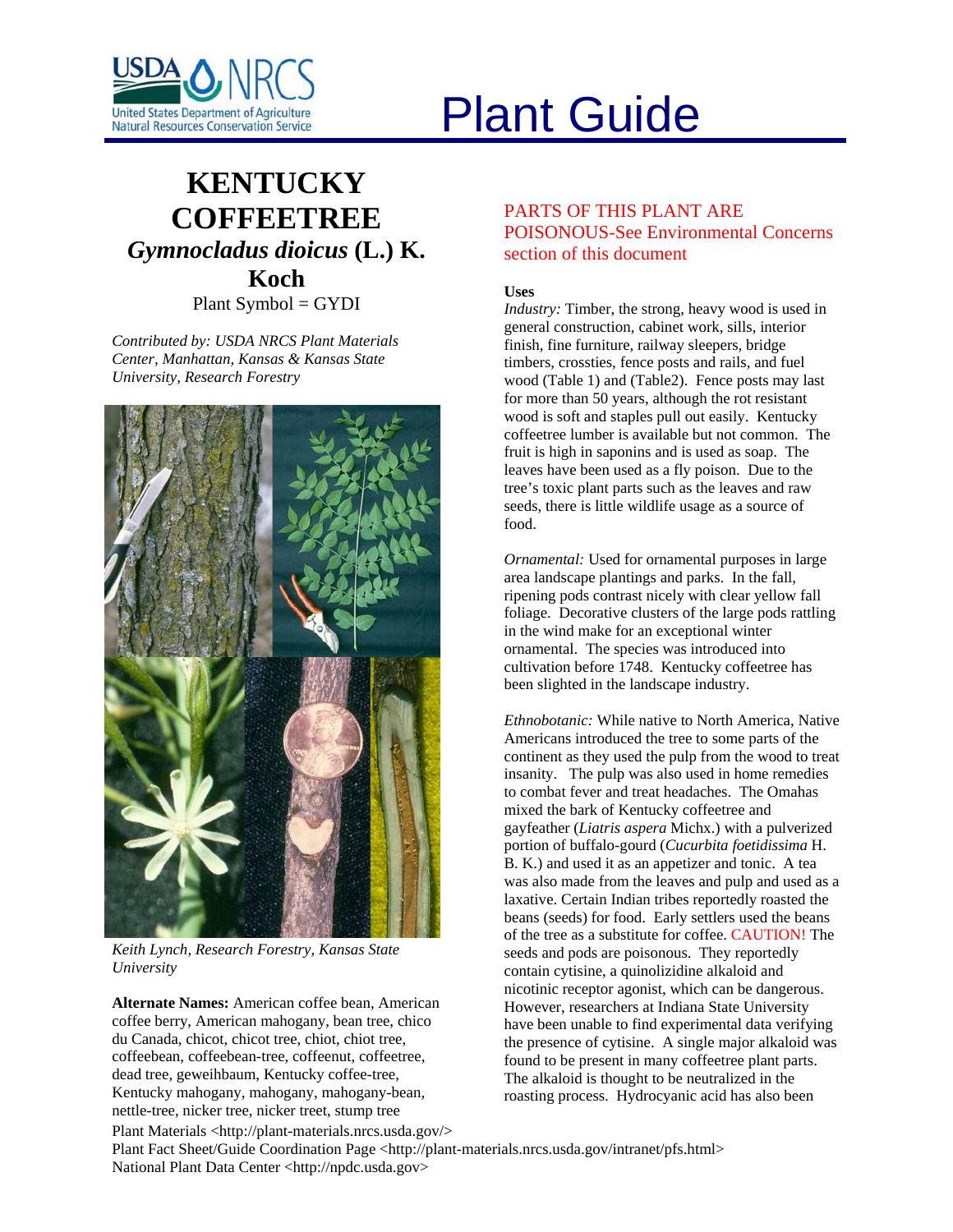suggested as a possible toxin. It can be destroyed by thoroughly heating the beans for at least three hours at 150˚C. The beans contain saponins which are more toxic to fish than to other animals. Hunting tribes traditionally put large quantities of the beans in streams and lakes to stupefy or kill fish.

Pioneer settlers used the coarse-grained, light brown to reddish-brown wood in cabinetry. Children used the beans in their games.

*Conservation:* Kentucky coffeetree was formerly planted around farmsteads. It is tolerant to a wide range of conditions such as drought, chalk (limestone), and urban conditions. The tree has been planted on mine spoils for soil reclamation and stabilization. Due to its reasonably strong wood Kentucky coffeetree will tolerate some ice without losing branches. This pest free tree is an alternative to ash and elm where they have been ravaged by insects and disease.

#### **Status**

Kentucky coffeetree's numbers are declining rapidly due to over harvesting.The species is not invasive; it is only found in small clusters due to root sprouting and makes up a rare component of any woodland. In nature the seeds germinate with difficulty due to a hard outer shell. Squirrels do not cache them, so the seeds do not spread from the mother tree except along streams where the seeds may be transported by water down stream. Please consult the PLANTS Web site and your State Department of Natural Resources for this plant's current status (e.g. threatened or endangered species, state noxious status, and wetland indicator values).

#### **Description**

*General:* Kentucky coffeetree is the only member of the genus *Gymnocladus* native to North America. The word *gymnocladus* comes from the Greek for naked branch, referring to the few stout twigs, which are conspicuous year round. The word *dioicus* relates to dioecious, meaning there are male and female trees. The tree lies dormant for about 6 months of the year, thus the name Dead Tree or Stump Tree.

 Although a member of the legume family (Fabaceae), Kentucky coffeetree is not a nitrogen "fixer". It is a medium to large, round-barked, native deciduous tree reaching heights of 18 to 30-m with a spread of 12 to 15-m. In open areas, the tree produces an open, rounded crown, but in native woods it grows to 23-m with few branches. Large specimen trees, such as Georgia's champion tree stands 39.6-m tall in Pickens County, are uncommon. (The National Registry of Big Trees reports a specimen Kentucky coffeetree from Lake Co., Ohio, standing at 25-m with a spread of 23.5-m and a circumference of 5.2-m at DBH). Kentucky coffeetree's short trunk, 0.3 to 0.8-m in diameter, divides into several large branches that end in contorted, stout twigs. Its unique, thick, dark bark is gray to grayish-brown, often marked with deep, irregular furrows and plates that curl at their sides.

The alternate, bipinnately compound leaves are the largest of any native species, measuring from 0.3 to 0.9-m in length by 4.6 to 6.1-dm in width, arranged in feather-fashion in 5 to 9 pairs of pinnae, the lowest are reduced to simple leaflets. Typically the leaves consist of six to 14 entire; more or less ovate (almond shaped) leaflets, 5 to 8-cm long, acute, rounded or cuneate at the base, pubescent beneath when young, short petioled, and swollen at the base. Leaves emerge late in the spring with a striking pink-bronze color, turning to a dark bluish-green above in summer. Fall color is often a golden yellow, but the leaves drop early.

Winter buds are small, reddish, and often placed above one another in close formation (superposed). Terminal buds are absent. The buds are small, downy, almost entirely imbedded in twigs, and surrounded by a hairy ring of bark.

The stout twigs are light brown to greenish-brown with whitish patches, somewhat zigzag or wavy, large heart shaped leaf scar, with a wide salmon-pink to brown colored pith.

*Flowering and Fruiting:* The greenish-white dioecious or polygamo-dioecious, inconspicous flowers appear in May and June, after the leaves, and are borne in terminal racemose clusters. The fruit is a tardily dehiscent, flat, thick, woody legume that ripens in September or October and usually persists unopened on the tree until late winter or early spring. The dark brown or red brown pod is 15 to 25-cm long, 2.5 to 5-cm wide, and usually contains 4 to 8 olive-green or dark brown to almost black seed separated by a mass of brown pulp.

*Wood Characteristics:* The wood is of heavy density (specific gravity of 0.53 green, 0.60 dry) with a coarse, straight grain. Its sapwood is narrow and yellowish white and the heartwood is light red to red or reddish brown. It is without characteristic odor or taste. Growth rings are conspicuously ring porous, resembling ash, honeylocust (*Gleditsia triacanthos* L.) or sassafras [*Sassafras albidum* (Nutt.) Nees.]. The wood is frequently confused with that of honey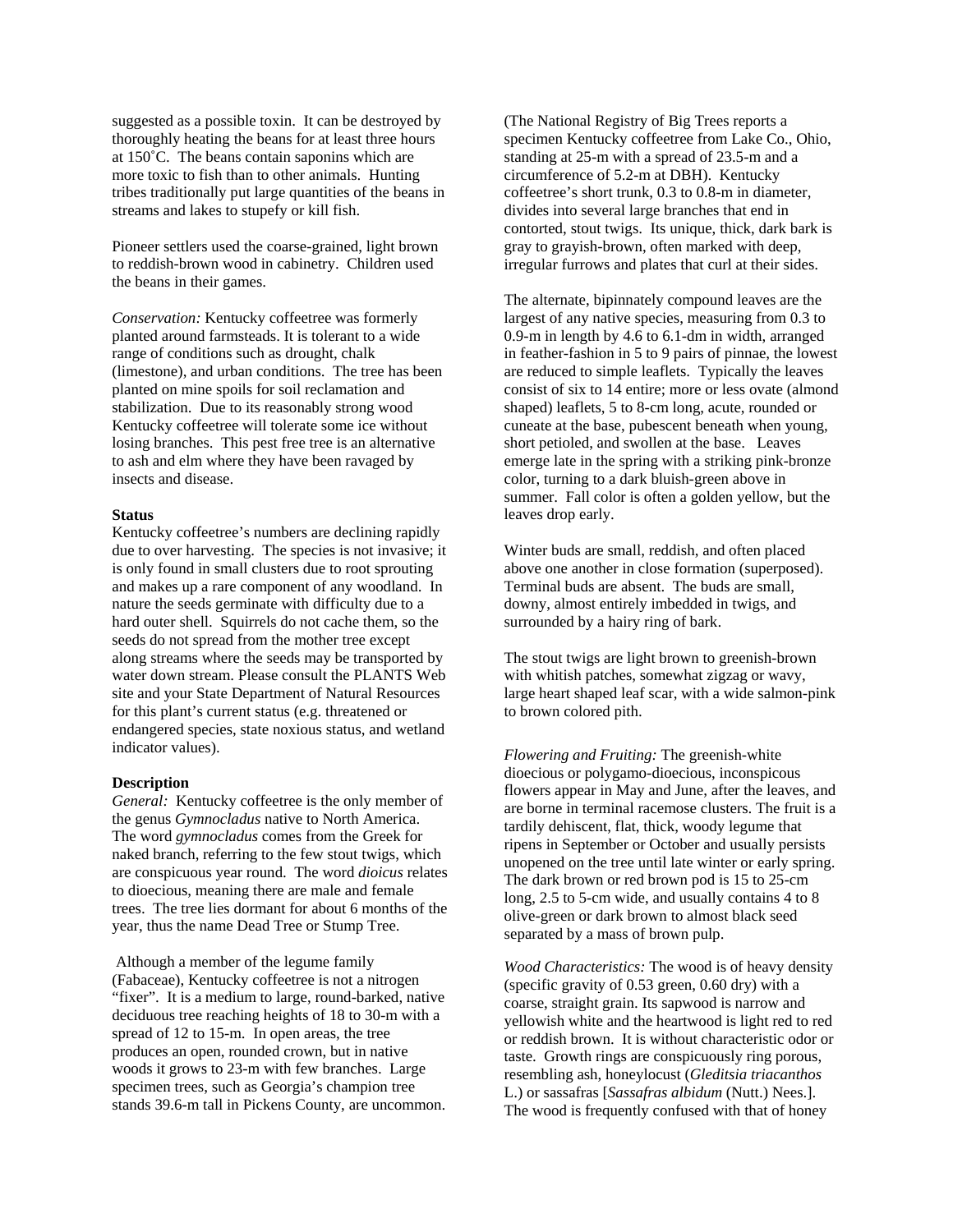locust. It must be dried carefully due to a tendency to split. It is medium strong and has good to excellent working characteristics. Occasionally, it will show considerable ring shake, but is an attractive wood for home workshops. The wood finishes to a smooth surface and "polishes superbly". It makes beautiful paneling which weathers to a light chocolate brown. When dry, the wood is stable and machines well.

**Table 1. Fuel wood facts for Kentucky coffeetree.** 

| Weight<br>(lbs/cord) |      | Heat/Cord                 | <b>Fuel Oil</b><br><b>Equivalent</b> |
|----------------------|------|---------------------------|--------------------------------------|
| Green                | Dry  | (Million<br><b>BTUs</b> ) | $(gallons)*$                         |
| 3872                 | 3112 | 21.6                      | 154                                  |

\*140,000 BTU per gallon of fuel oil.

**Table 2. Kentucky coffeetree firewood quality ratings for five factors.** 

| Factor                   | Rating |
|--------------------------|--------|
| Coals                    | Good   |
| <b>Ease of Splitting</b> | Medium |
| <b>Fragrance</b>         | Good   |
| <b>Smoke</b>             | Low    |
| <b>Sparks</b>            | Few    |
| <b>Overall Quality</b>   | Good   |

*Distribution:* Kentucky coffeetree is uncommon in its native habitat. It can only be found in small colonies in temperate forests. The natural range extends from New York and Pennsylvania west to Minnesota, southward to Oklahoma, and east to Kentucky and Tennessee (Schopmeyer, 1974). The species is also found in the Dakotas, Texas, Georgia, and the Carolinas (PLANTS Database); naturalized in Alabama, West Virginia, Virginia, and Delaware (Steyermark, 1975). It is believed to have been introduced into some areas by Native Americans. For current distribution, please consult the Plant Profile page for this species on the PLANTS Web site.

*Habitat:* Kentucky coffeetree grows in moist soils in bottom-land woods or rocky open wooded hillsides with other hardwood trees. It is commonly found on limestone soils and seldom found on unglaciated sites. The tree occurs sometimes in small colonies of rather widely separated individuals resulting from root suckers. Kentucky coffeetree can be found growing in association with sweetgum, tupelo, oaks,

and hickories, also black walnut, basswood, elm, and pawpaw in temperate forests.

## **Adaptation**

Relatively hardy in zones 3 to 8, the tree adapts well to urban conditions. It prefers full sun, humus-rich, moist soil, and tolerates drought and occasional flooding. Considering its cultural tolerances, it should be on the list of "tough" trees. Kentucky coffeetree is a fast-growing tree when young with moderate to slow growth as the tree ages attaining 3.6 to 4.3-m in 10 years.

# **Establishment**

Seedlings may be planted in the field after one year. Transplant balled and burlapped trees into deep, rich, moist soil for best growth.

# **Management**

Fertilize with formulations that promote woody growth rather than excessive foliar growth. Prune in winter or early spring; wood may be somewhat brittle. Longer, weaker branches should be pruned when young to promote a stronger structure.

# **Pests and Potential Problems**

No serious insect or disease problems. Messy habit, fallen leaf stalks and pods require some clean up.

# **Environmental Concerns**

The leaves, seeds and pulp are poisonous and are toxic to livestock, humans, and pets. Sprouts eaten in the spring have produced toxicosis. Leaves, young sprouts, and seeds with gelatinous mater around them contain the toxin. Cattle have reportedly died after drinking from pools of water contaminated by fallen leaves and seeds from the tree. There is at least one anecdotal report of a human poisoning by Kentucky coffeetree.

*Clinical Signs:* "Clinical signs include rapid onset (within 1 hour) of intense gastrointestinal irritation, profuse diarrhea and straining, vomiting, hypertension, bradycardia, respiratory depression, muscle paralysis, and convulsions. Animals often display depression. Death usually occurs within a day after clinical signs appear."

# **Seeds and Plant Production**

The seeds are oval, about 1.9-cm long with a thick, very hard, and bony coat. They have been compared to small jawbreakers only 2000 times as hard. The seeds generally remain in the pod until it falls and is broken up by decay, a process which may take 2 years or longer. The impermeable seed coat is the only hindrance to germination. A 2 to 4 hour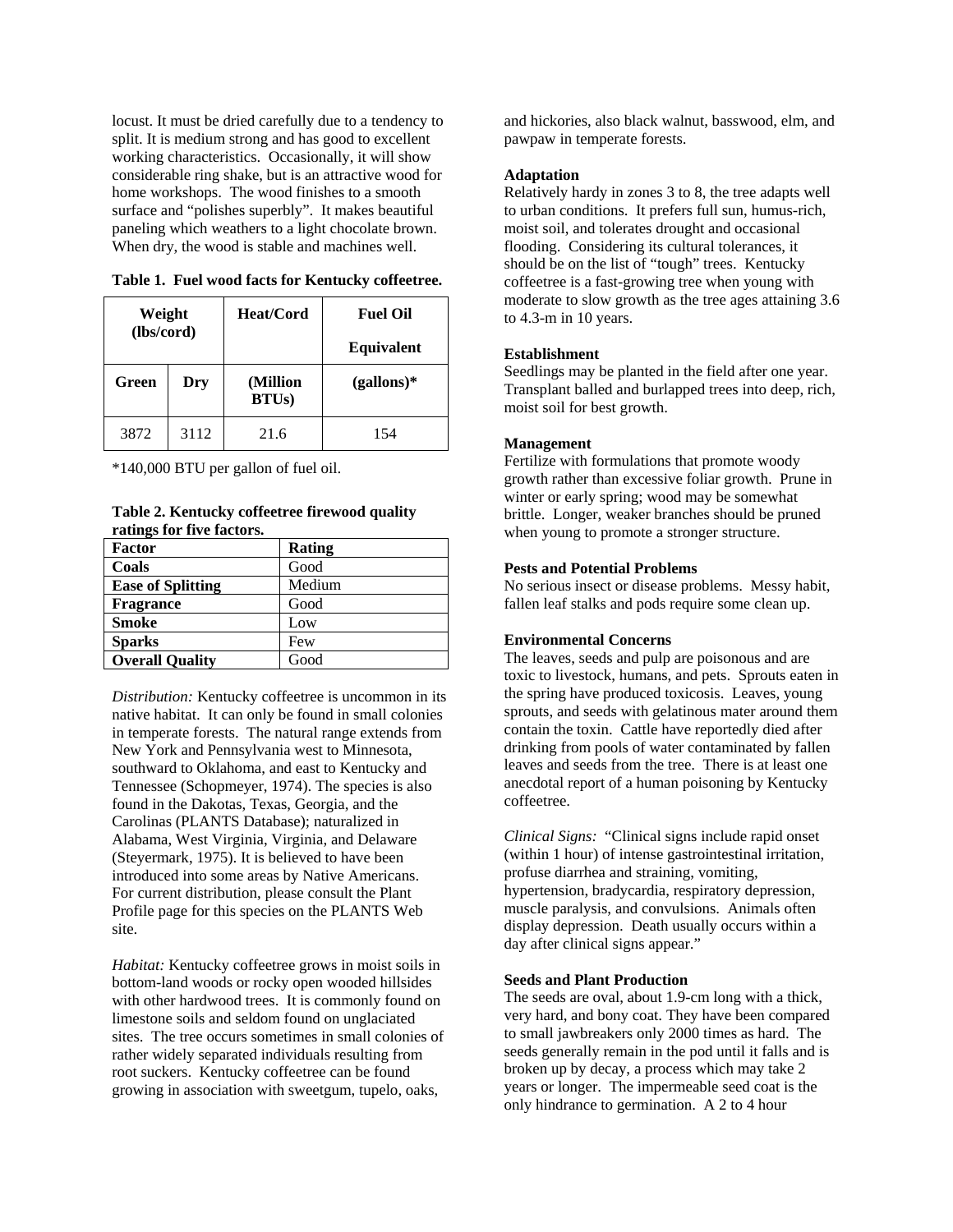treatment of concentrated sulfuric acid is ideal for breaking down the seed coat. Once treated the seeds imbibe water quickly and will germinate uniformly when sown. Large, bulky, purplish-brown, leatherhard pods are produced that abscise differentially from late fall into winter. The flat pods range in size from 13 to 25-cm long and 4 to 5-cm wide. Pods may be collected from the ground and run through some type of flail device to expose the seeds. The hard coated seeds will not be harmed. They can be dried and store indefinitely.

Pretreated seeds should be sown in the spring in rows spaced 46 to 76-cm apart (but no closer than 15-cm) depending upon irrigation and cultivation methods. Sow 12 to 18 seeds per 0.3 linear meter of row and cover with about 2.5-cm of firm soil. In general, about 60 to 75 percent of the seed sown will produce plantable seedlings.

Root cuttings 4-cm long and 1-cm thick may be taken in December through March. Plant the roots horizontally in pots with sand or peat. This may be the only effective way to vegetatively propagate the trees as budding is reportedly unsuccessful.

## **Cultivars, Improved, and Selected Materials (and area of origin)**

Several cultivars are available in the nursery trade including selections that are predominately male such as 'Espresso'**,** 'J.C. McDaniel' (Prairie Titan™), and 'Stately Manor', that produce no fruit. Espresso exhibits an upward arching branch form resulting in an elm-like vase shape. Prairie Titan is a very symmetrical, upright spreading tree 18 to 21-m tall with blue-green summer foliage, from the University of Illinois campus near Davenport Hall. Stately Manor is a narrow, upright form 10 x 6-m wide, is possibly best for street tree use. 'Variegata' is a little known, slower growing cultivar with streaks of creamy white variegation and pink-purple new growth. Availability of these cultivars may be limited.

Contact your local Natural Resources Conservation Service (formerly Soil Conservation Service) office for more information. Look in the phone book under"United States Government." The Natural Resources Conservation Service will be listed under the subheading "Department of Agriculture."

#### **Control**

Animals should not be allowed to graze woodland areas where Kentucky coffeetree grows or where it has been cut and allowed to sprout, until spring grasses and herbage are abundant. Sprouts can be

grubbed periodically as a preventative measure as only a few of these trees will be found in any woodland. Fence in large fruiting trees to prevent livestock from eating the fallen pods. This measure is desirable over removing a species that is so rare in the landscape.

#### **References**

Alden, H. A. 1995. *Hardwoods of North America*. Gen. Tech. Report FPL-GTR-83. Madison, WI; U.S. Department of Agriculture, Forest Service, Forest Products Laboratory. 136p.

Barkley, T. ed. 1986. *Flora of the Great Plains*. 1986. Univ. Press of Kansas. Lawrence. 1392p.

Brenton Arboretum. 2006. *Kentucky coffeetree*. (http:/[/www.thebrentonarboretum.org/tree\)](http://www.thebrentonarboretum.org/tree) [online: cited 30 November 2006]. Dallas Center, IA.

Canada Gardens. 2006*. The Kentucky coffee tree Gymnocladus dioicus*. ([http://canada](http://canada-gardnes.com/2gymnocladusdioicus.html)[gardnes.com/2gymnocladusdioicus.html\)](http://canada-gardnes.com/2gymnocladusdioicus.html) [online: cited 16 November 2006].

Countryman, D. W. and J. Kemperman. 2000. *Forestry reference handbook*. Iowa State Univ. Ext. 72p.

(http://www.extension.iastate.edu/Publications/PM18 50.pdf) [online: cited 18 January 2007] Iowa State Univ. Dept. of Forestry and Iowa DNR, ISU Univ. Ext.

Dewald, S., S. Josiah, and B. Erdkamp. 2005. *Heating with firewood: producing, harvesting, and processing firewood*. Neb Guide G1554. UNL-Lincoln Ext. Institute of Agri. and Nat. Res. 4p.

Dirr, M.A. 1998. *Manual of woody landscape plants: Their identification, ornamental characteristics, culture, propagation and uses.* Rev. 4<sup>th</sup> Ed.Stipes Publishing Co. Champaign, Ill. 1187p.

Dirr, M.A. and C.W. Heuser, JR. 1987. The *Reference manual of woody plant propagation. From seed to tissue culture*. Varsity Press, Inc. Athens, Georgia. 239p.

Eastern Kentucky Univ. Student Chapter of The Wildlife Society. 2007. *Coffeetree, Kentucky, Gymnocladus dioicus*. AWAKE Plants & Wildlife. (http:/[/www.kentuckyawake.org/plantsWildlife/lifeHi](http://www.kentuckyawake.org/plantsWildlife/lifeHistory.cfm?instanceID=22887) [story.cfm?instanceID=22887](http://www.kentuckyawake.org/plantsWildlife/lifeHistory.cfm?instanceID=22887)) [online: cited 18 January 2007].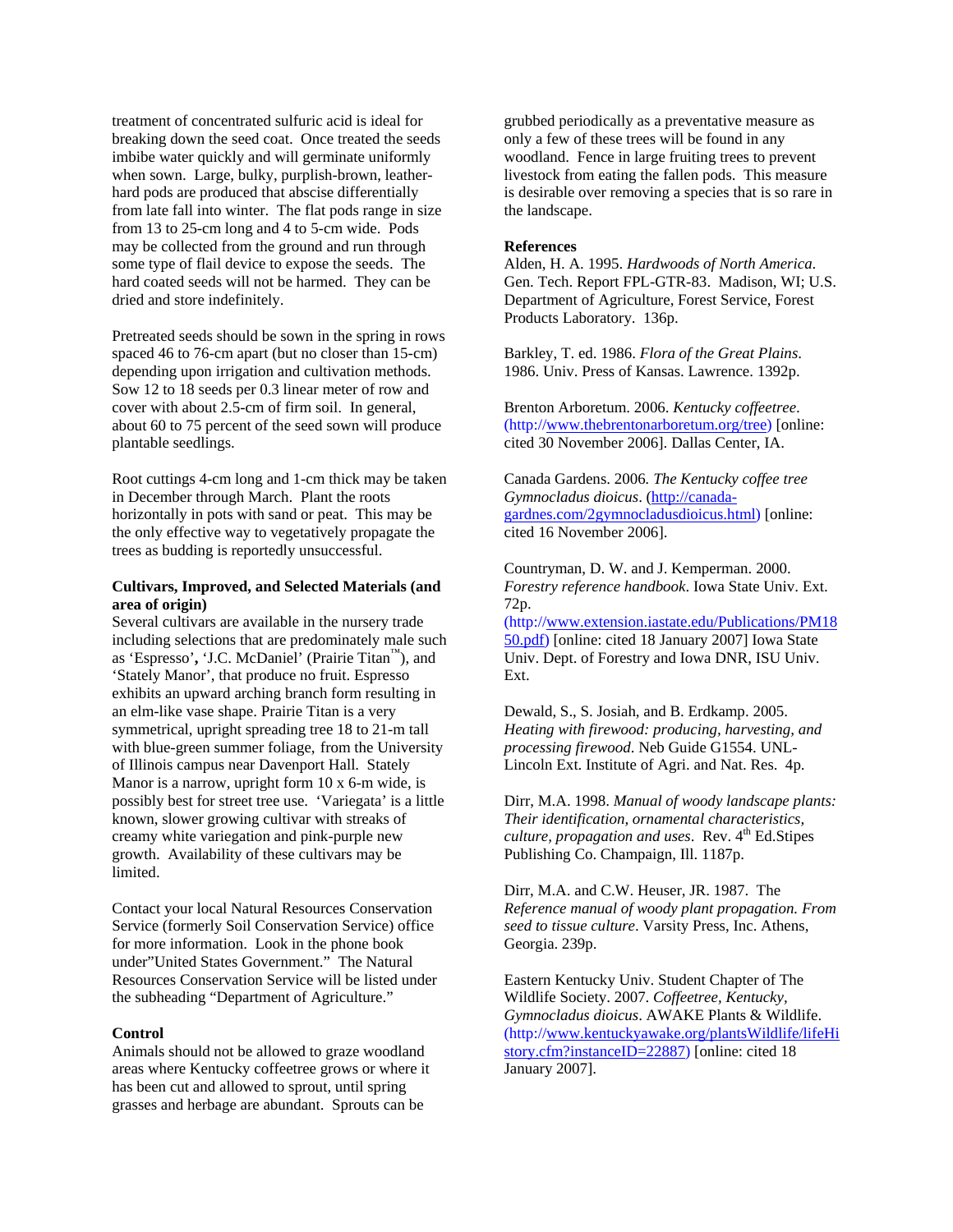Fitch, Richard W. 2006. *Alkaloids of the Kentucky coffeetree, Gymnocladus dioicus*. (http:/[/www.phcog.org/annualMtg./2006/papers/P-](http://www.phcog.org/annualMtg./2006/papers/P-115.pdf)[115.pdf\)](http://www.phcog.org/annualMtg./2006/papers/P-115.pdf) [online: cited 11 January 2007]. Indiana State Univ.

Georgia Forestry Commission. 2005. *Georgia's champion trees*. (http:/[/www.gfc.state.ga.us/ForestManagement/docu](http://www.gfc.state.ga.us/ForestManagement/documents/GeorgiasChampionTrees.pdf) [ments/GeorgiasChampionTrees.pdf\[](http://www.gfc.state.ga.us/ForestManagement/documents/GeorgiasChampionTrees.pdf)online: cited 11 January 2007].

Kansas Forest Service. 2006. *Tree of the month*. Out on a Limb Vol. 1 (1) Summer.

KestralCreek.com. 2007. *Kentucky coffee tree*. (http://www.kestrelcreek.com/Wood.htm) [online: cited 11 January 2007].

Kindscher, K. 1992. *Medicinal wild plants of the prairie. An ethnobotanical guide*. Univ. of Kansas Press. Lawrence. 340p. National Register of Big Trees. (http:/[/www.americanforests.org/resources/bigtrees/r](http://www.americanforests.org/resources/bigtrees/register.php?details=171%20%5Bonline) [egister.php?details=171\) \[online:](http://www.americanforests.org/resources/bigtrees/register.php?details=171%20%5Bonline) cited 10 January 2007]. American Forests.

Kuhns, M. & D. Mooter. 1992. Trees of Nebraska. EC92-1774-X. University of Nebraska, Nebr. Coop. Extension, Lincoln, Nebraska. 75p.

Missouri Dept. of Conservation. 2007. *Kentucky coffeetree Gymnocladus dioicus (L.) K. Koch.* (http:/[/www.mdc.mo.gov/documents/Forest/Woods/](http://www.mdc.mo.gov/documents/Forest/Woods/K_coffee.pdf) [K\\_coffee.pdf](http://www.mdc.mo.gov/documents/Forest/Woods/K_coffee.pdf)) [online: cited 18 January 2007].

Ohio Historical Society. 2006. *What tree is it? Kentucky coffeetree*. [online: cited 16 November 2006].

[\(http://www.oplin.org/tree/fact%20pages/coffeetree\\_](http://www.oplin.org/tree/fact%20pages/coffeetree_sweet/coffeetree_sweet.html) [sweet/coffeetree\\_sweet.html](http://www.oplin.org/tree/fact%20pages/coffeetree_sweet/coffeetree_sweet.html))

Ohio State Univ. Extension Agriculture. 2006. *Gymnocladus*. *Kentucky coffeetree*. Ohio Trees Bulletin 700-00, [\(http://ohioline.osu.edu/b700/b700\\_48.html\)](http://ohioline.osu.edu/b700/b700_48.html) [online: cited 16 November 2006].

Panshin, A.J. and C. deZeeuw. 1980. *Textbook of wood technology*, 4th Edition. McGraw-Hill Series in Forest Resources. McGraw-Hill Book Company, New York. 722p.

Phillips, G.R., F.J. Gibbs, and W.R. Mattoon. 1959. *Forest trees of Oklahoma*. Forestry Division, State

Board of Agriculture. Pub. No. 1, Rev. Ed. No. 9. 135p.

Plants For A Future. 2007. *Database Search Results*. *Gymnocladus dioica.*  (http:/[/www.ibiblio.org/pfaf/cgi](http://www.ibiblio.org/pfaf/cgi-bin/arr_htm)[bin/arr\\_htm](http://www.ibiblio.org/pfaf/cgi-bin/arr_htm)l?Gymnocladus+dioica&CAN=COMIND ) [online: cited 25 January 2007].

Reisch, K.W., P.C. Kozel, and G.A. Weinstein. 1975. *Woody ornamentals for the Midwest*. The Ohio State University. 293p.

Schopmeyer, C.S. Tech. Cord. 1974. *Seeds of woody plants in the United States*. USDA-FS Agriculture Handbook No. 450. 883p.

Stephens, H.A. 1969. *Trees, shrubs, and woody vines in Kansas*. Univ. of Kansas Press. Lawrence. 250p.

Stephens, H.A. 1973. *Woody plants of the North Central Plains*. Univ. of Kansas Press. Lawrence. 530p.

Steyermark, J. 1975. *Flora of Missouri*. Iowa State University Press, Ames, Iowa. 1728p.

Stone, K. 2005. *Kris's corner. Kentucky coffeetree*. Northern Kentucky Urban & Community Forest Council. Vol. 3 (3) (http:/[/www.nkyurbanforestry.org](http://www.nkyurbanforestry.org/)) [online: cited 16 November 2006].

TreeHelp.com. 2006. *Trees: Species: Kentucky coffee tree*. ([http://www.treehelp.com/trees/coffee](http://www.treehelp.com/trees/coffee-tree/gymnocladus-dioicus.asp)[tree/gymnocladus-dioicus.asp](http://www.treehelp.com/trees/coffee-tree/gymnocladus-dioicus.asp)) [online: cited 16 November 2006].

Trees from Seeds. 2006. [\(http://www.treesfromseeds.org/coffeetree.htm\)](http://www.treesfromseeds.org/coffeetree.htm) [online: cited 29 November 2006].

University of Illinois. 2006. *Kentucky coffee tree* Gymnocladus *dioicus* (L.) K. Koch. (http:/[/www.library.uicuc.edu/vex/toxic/kentucky/ken](http://www.library.uicuc.edu/vex/toxic/kentucky/kentucky.htm) [tucky.htm](http://www.library.uicuc.edu/vex/toxic/kentucky/kentucky.htm)) [online: cited 4 December 2006].

University of Kentucky – College of Agriculture. 2007. *Gymnocladus* dioicus (Kentucky coffeetree), Pea Family (Fabaceae). Cooperative Extension Service. ) [online: cited 3 January 2007]. (http://www.uky.edu/Ag/Horticulture/kytreewebsite/t reeprofiles/text/gymnocladusinfo2.htm

Univ. of Missouri Center for Agroforestry. 2007. *Plant resource guide: Materials and management,*